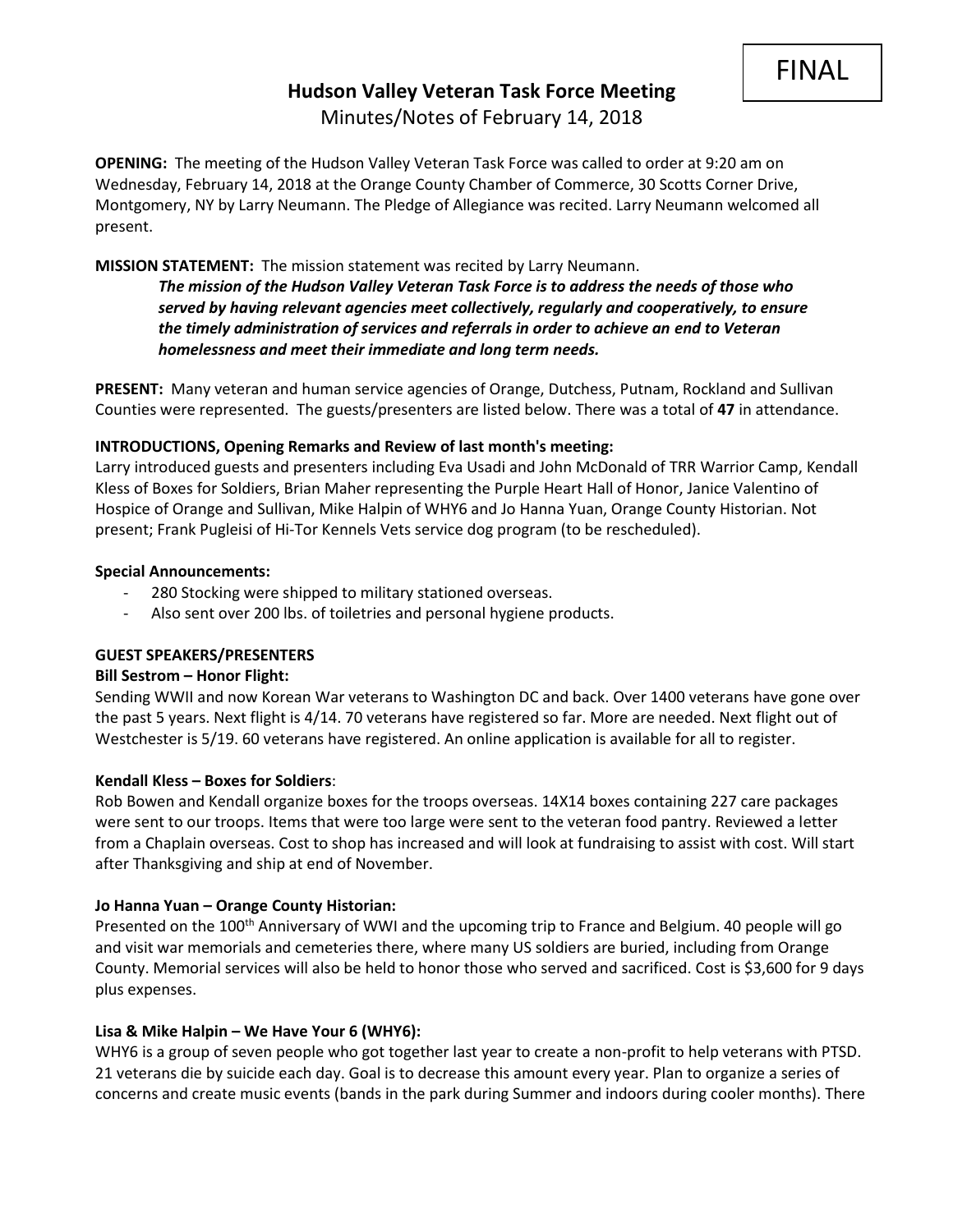will be a motorcycle run in June in Dutchess County with 3 bands in the park afterwards. Will also hold golf tournaments to raise funds with goal of building houses for veterans with no place to go.

## **Janice Valentino – Veteran Hospice Program/Vets Breakfast**

Veterans Breakfast is planned for March 8<sup>th</sup>. There will be no cost. Will present on all services available to veterans. Larry sent the detailed information via email and has hardcopies to hand out.

## **Sachin Sawhney – Veterans Future Lab**[, sachinsawh@gmail.com](mailto:sachinsawh@gmail.com)

USAF Veteran, trying to create clean energy program. 6-month course at NYU. Reported on The Veterans Future Lab – New York's first business incubator for military veterans.

<https://www.futurelabs.nyc/labs/veterans-future-lab/> 1-year, no-cost incubator for companies founded by DoD affiliates, veterans, or their spouses.

## **John McDonald, Eva Usadi – TRR Warrior Camp**

Raising money to buy a farm and provide 7 days of therapy including; equine, yoga, meditation and creative expression. Next camp is scheduled for March 9<sup>th</sup>-18<sup>th</sup>.

#### **George Laws – Veteran Arts Showcase**

Going into it's 6<sup>th</sup> year. Visit website at[; www.veteranartsshowcase.org](http://www.veteranartsshowcase.org/) Looking for veteran artists to display their work during 4-day event in November at FDR Presidential Library in Hyde Park, NY.

## **TASK FORCE HOMELESS CASES Status:**

## • **WestCOP SSVF: Open/New Case Report – Tanisha Terry**

- Qualifying criteria; at least 1 day of service, low income, homeless (or at risk)
- o Homeless cases: 11
	- $\blacksquare$  Dutchess 3
		- (1) Webster Shelter, (1) living in car, (1) became homeless on Friday (transferred to Orange Co motel)
	- Orange County 8
		- (1) Newburgh Ministries, (1) Warming station, (2) Rehab center, (3) at HONORehg, (1) at Montrose VA rehab program.

#### **VETERAN SERVICE AND COUNTY UPDATES:**

- **Dutchess County**
- **Orange County**
	- **VSO: Christian Farrell, Director - Orange County Veteran Services**
	- **Vet2Vet: Larry Neumann, Program Coordinator –**
- **Putnam County**
	- **VSO: Karl Rohde, Director, Putnam County Veterans Service Agency**
- **Rockland County**
	- **Vet to Vet: Ismael (Izzy) Quintana Jr., Veteran Outreach Coordinator**
- **Sullivan County**
	- **VSO: Howie Goldsmith, Coordinator, Sullivan County Veteran Service Agency and Sullivan County Veteran Alliance**
- **Office of US Representative Sean Patrick Maloney**
	- o Cullen Lyons/Khristian Silvis, Veteran and Military Advocate